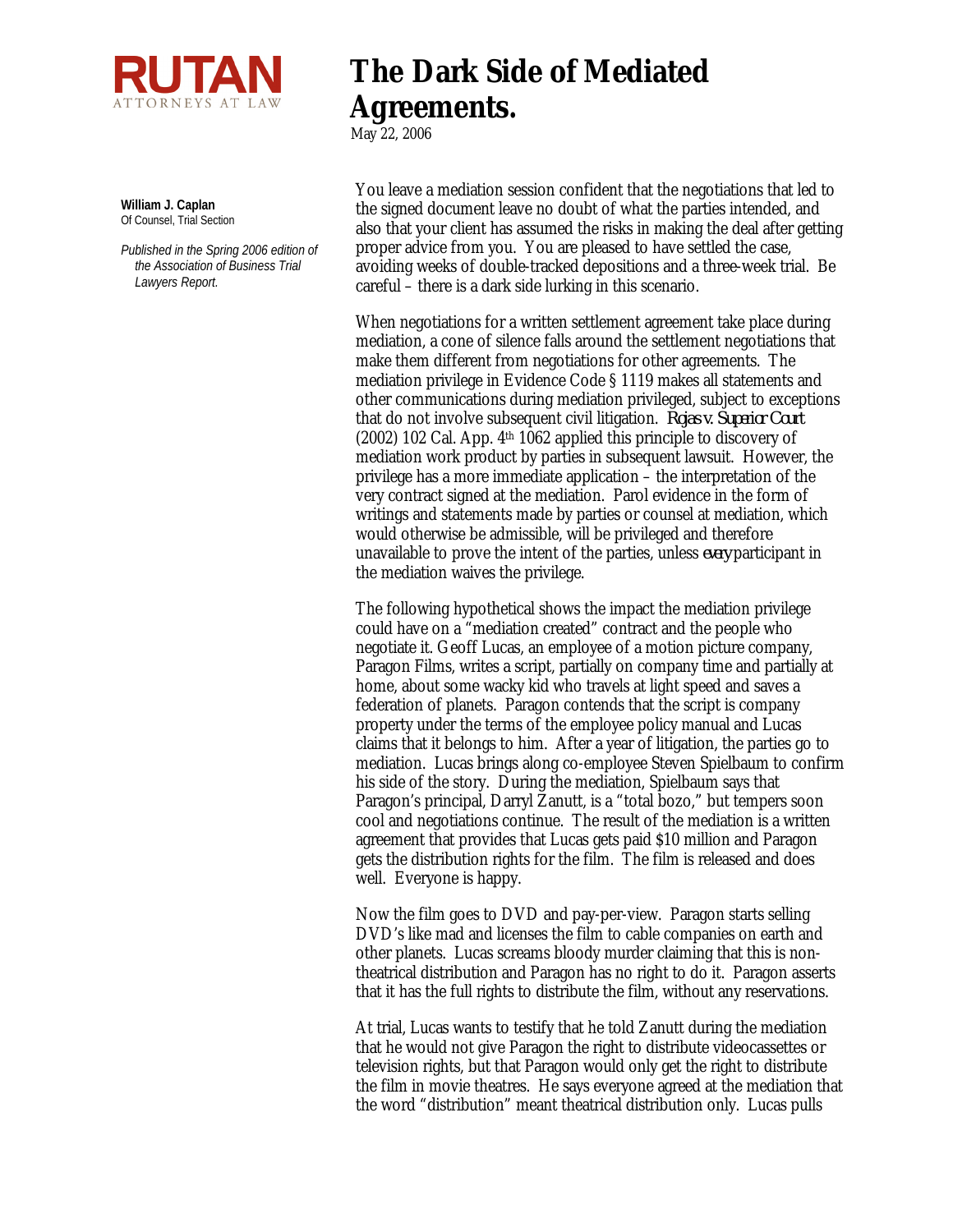

out prior drafts of the settlement agreement that were prepared by Paragon's counsel during the mediation that show that originally Paragon had the words "distribution means distribution in any form, including theatrical release, beta max, vhs and any other form of dissemination" as well as a version, marked up that same day at the mediation, where those words were stricken using a black marking pen and the words "Theatrical Only," were written neatly by hand on the dark side of the page. Lucas sues Paragon and also sues his lawyer, Dirk Vader, for malpractice, asserting that his lawyer told him at the mediation that striking the language from the draft would mean that Paragon could never claim that the distribution rights included anything but theatrical distribution. In both cases, he calls the mediator as a witness to confirm that everyone agreed about what distribution rights meant. Later that week, Paragon fires Spielbaum for stealing office supplies. Spielbaum sues Paragon for wrongful termination, claiming that he was fired for supporting Lucas at the mediation, and not for the asserted basis of taking a company stapler home without written consent.

Had the meeting taken place in one of the lawyer's offices without any mediator present, the conversations and the drafts would be admissible to explain the meaning of the word "distribution" and its scope. See *Subafilms, Ltd. v. MGM-Pathe Communications Co., 1993 U.S. App. LEXIS 4068, Copy. L. Rep. (CCH) P27068 (9th Cir. Feb. 17, 1993,)* which is an unpublished opinion wherein the outcome of extrinsic evidence of this variety was crucial to the outcome. However, in this hypothetical, the extrinsic evidence was generated during mediation and is therefore absolutely privileged under Evidence Code § 1119. None of the communications may be admitted.

Additionally, the mediator cannot be called as a witness even if all the parties agreed to waive the mediation privilege, because under Evidence Code § 703.5 the mediator is "incompetent" to testify.

Also, the advice given during the mediation by the lawyer to client will likely be privileged in subsequent litigation between them. In another unpublished opinion, *Malcolm v. Malcolm* 2004 Cal. Unpublished LEXIS 10675, the court of appeals agreed that attorney advice during mediation was inadmissible in a subsequent malpractice action between them. In affirming the order, the court stated: [T]he provisions of the Evidence Code provide no support for the Husband's contention that the mediation confidentiality privilege is inapplicable when a party is suing his attorneys for ineffective assistance during mediation. …. The Legislature has not enacted an exception to section 1119 for discovery and disclosure of the mediation communications between an attorney and his or her client in an ensuing malpractice action, and this Court may not create one," citing *Foxgate Homeowner's Association v. Bramalea California, Inc*. (2001) 26 Cal 4th 1, 17.

As a result, in Lucas's lawsuit versus Dirk Vader, Lucas will likely be barred from offering evidence that Vader told him that he would protected by the dark side of the draft. While lawyers may take some comfort from the shield against being forced to disclose alleged bad advice given in mediation, a lawyer will be equally barred from offering